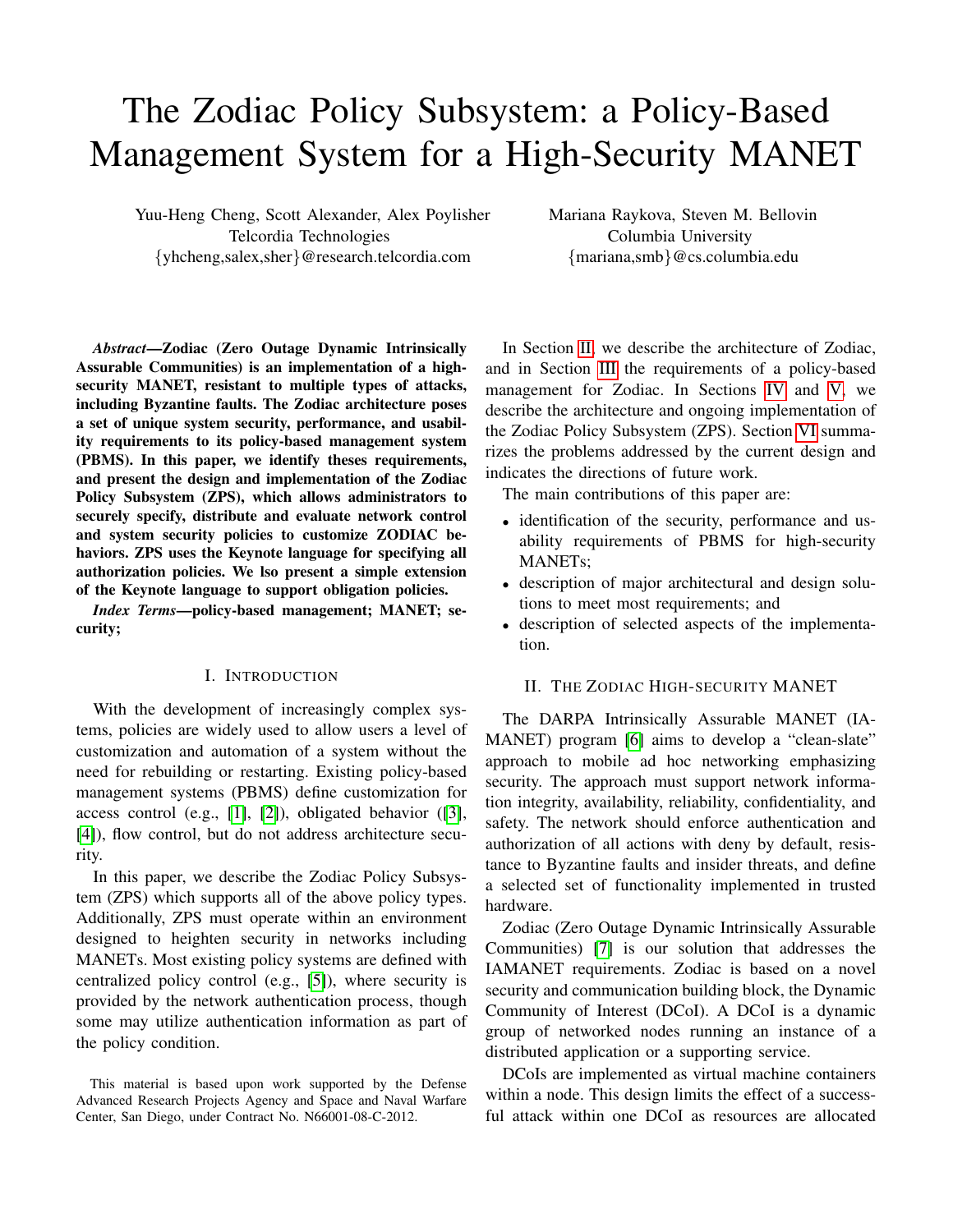per container and processes have no direct access to the processes or files and data outside of their container.

The DCoI concept is illustrated in Figure [1,](#page-1-1) where nodes 1 and 2 belong to DCoI A, nodes 2 and 3 to DCoI B, and nodes 1, 2 and 3 belong to DCoI C. A container defines a security boundary around the node resources for a single DCoI. *Infrastructure* is the device-level resource controller for the actual CPUs, memory and lower layers of the network stack (MAC and below) of the node and containers. A single application and its supporting Zodiac subsystems, such as Group and Cryptographic Services (GCS), Routing, Naming Service, etc., run within a DCoI container. The rationale for DCoIs is described in detail in [\[7\]](#page-7-6) and is outside of the scope of this paper.



<span id="page-1-1"></span>Fig. 1: The Zodiac Architecture

The communication between Zodiac nodes within a DCoI is protected by its encryption, authentication and authorization mechanisms. A node ignores communications which it is not a member of. The encryption and membership is managed by the GCS in each DCoI.

# III. ZODIAC POLICY REQUIREMENTS

<span id="page-1-0"></span>The behavior of the Zodiac stack and services must be automatically customizable at run-time as manual reconfiguration is impractical in the target operating conditions. While there are certain "rules" that must be statically built into the stack and services (e.g., all traffic must be encrypted), other aspects (e.g., the list of potential DCoI members) are specific to the deployed system and usage of a particular DCoI. The need to provide customization to a high-security MANET requirement lead to a unique set of requirements for the Zodiac Policy Subsystem (ZPS):

- low CPU, memory and bandwidth use,
- support of the dynamic nature of DCoIs,
- minimal dependence of a node on another node for policy enforcement,
- operations are denied by default,
- policy author and recipient must be authenticated,
- policy integrity must be ensured in storage and distribution,
- the operation of the policy-based management system must not breach exfiltration constraints, and
- access to resources used both by containers and within a container must be policy-managed.

Both computational (CPU, memory) and communication resources in Zodiac can be very limited. Thus, ZPS's processing footprint must be small, and policies themselves must be encodable in concise form.

The ZPS user interface (UI) needs to allow administrators to create and update policies under the stress. Apart from UI design, this necessitates a highly usable policy language.

In addressing Byzantine attacks, it is very undesirable to allow a management system on a compromised node to execute operations on a remote node. Each node must have the authority and responsibility to enforce policy to protect itself and the network.

In a permit-all, explicit-deny authorization scheme, only the the known operations can be denied, so the set of permitted operations is unknown, which opens attack possibilities. Conversely, in a deny-all, explicitpermit scheme one can permit the exact minimal set of operations necessary. Additionally, unanticipated actions are denied, thus avoiding the issue that unanalyzed actions may result in security holes in the system. This is basic rationale for a deny-all scheme in a secure environment.

It is important to authenticate the author because only an explicit set of users are trusted to create policies. All the Zodiac nodes need to have the same perspective of which set of users are considered as trusted.

In policy distribution, individual policies must not be corrupted and be up-to-date. The set of policies enforced in all containers of the same DCoI must be identical and self-consistent. This comprises the policy integrity requirements.

The last requirement is to minimize the opportunity for exfiltration between DCoIs, so policy distribution should only occur within DCoIs.

ZPS also relies upon other Zodiac subsystems for its own operation. For example, policy distribution is conducted using the Zodiac stack and policy signing and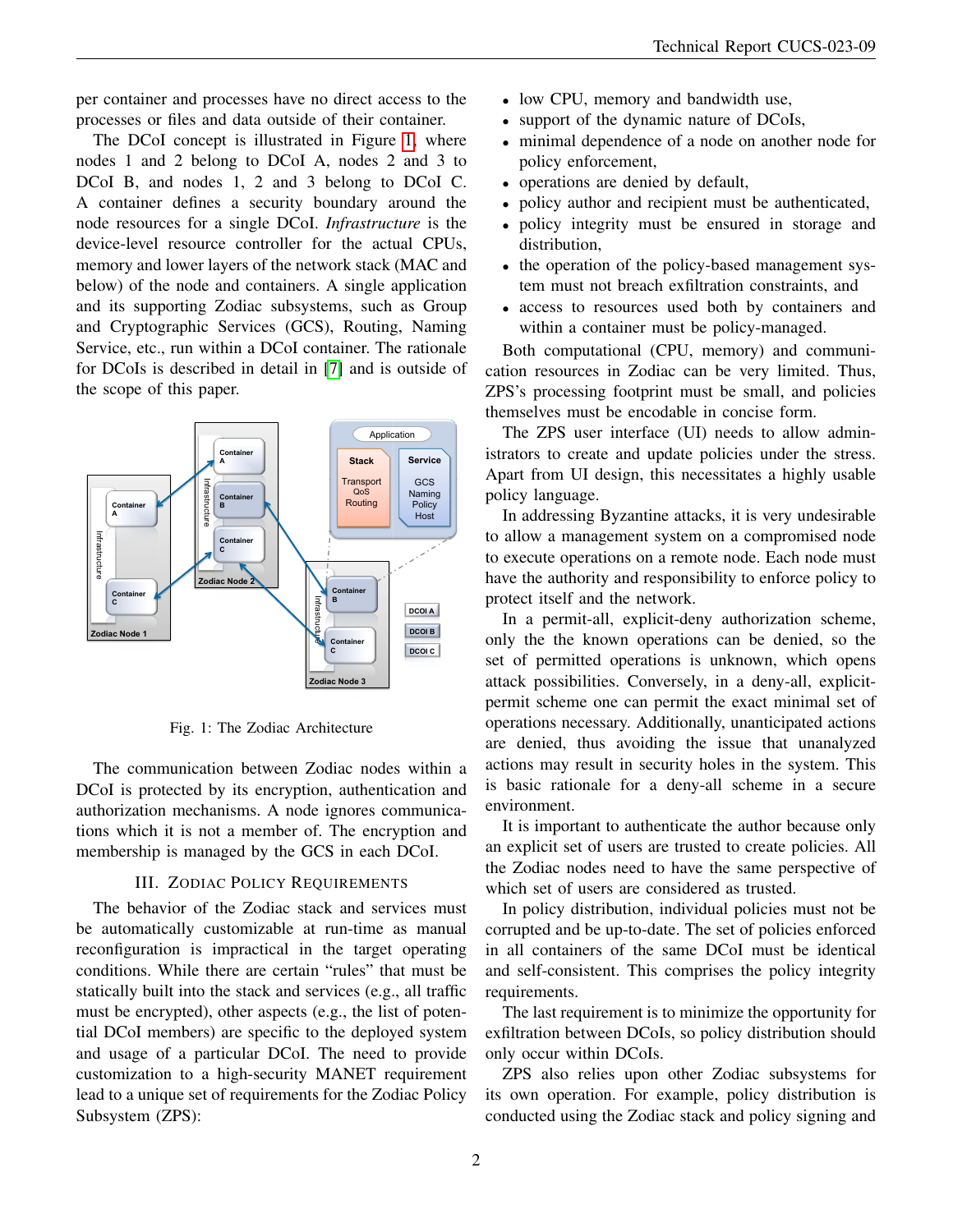<span id="page-2-0"></span>verification relies on GCS to provide the keys.

## IV. ZPS DESIGN

We have designed ZPS to address the requirements above. In this section, we describe the design decisions in detail, including the types of policies supported, architecture, components, and mechanisms for policy integrity protection and distribution.

# *A. Types of policies*

ZPS supports both authorization and obligation policies [\[3\]](#page-7-2). Because of the default deny-all authorization requirement, only positive authorization is supported. Policies are further categorized into:

- *DCoI policies* which affect only a single DCoI, e.g., the membership list for the DCoI.
- *Shared resource policies* which affect the use of shared resources within a node required for a DCoI, e.g., bandwidth allocations among DCoIs for QoS assurance. [1](#page-2-1)
- *Node policies* which determine the behavior of an entire node, e.g. the maximum number of DCoIs that can be instantiated on a given node.

The category is predetermined and orthogonal to the authorization/obligation categorization. In addition to the information assurance benefits (e.g., policy distribution), the categorization helps us determine the conflict domains of the different policies.

## *B. ZPS Architecture*

ZPS is a fully decentralized policy system. Each ZPS instance evaluates its own set of policies and makes decisions to control the managed components, within a container. The only communication over the network is the policy contents. An alternative solution is to dispatch policy decisions from one or several locations over the network. For Zodiac, a fully decentralized solution is preferred as:

- policy contents do not change nearly as frequently as policy decision results,
- low network latency is far less critical for policy contents as it is for policy decisions, and
- it is easier to support need-to-know policy evaluation and Byzantine fault tolerance.

Policy content is, of course, sensitive on its own. Knowing the access control policies, for example, may reveal the usage of a DCoI. Because of this sensitivity, we not only protect policies in transit, but also ensure that even if our protections fail, the set of policies to which an attacker has access is minimized.

As described above, each DCoI is instantiated inside of a container. ZPS is duplicated in each container as in Figure [2.](#page-2-2) This design reduces the ability of an attacker both to inspect policies from other containers and to affect the behavior of containers other than the one to which she has gained control.



<span id="page-2-2"></span>Fig. 2: Components within a Zodiac node

The *Infrastructure* on a Zodiac node serves as the operating system that controls access to the network and manages creation/deletion of DCoIs. Communications between ZPS instances are constrained to occur along the paths created and enforced by Infrastructure. This helps reduce the opportunity for unauthorized access to policy information.

The ZPS instances that reside in a container, the shared policy container, and Infrastructure evaluates policies for the DCOI, shared DCOI resources, and the node respectively.

### *C. ZPS Components*

The basic functional components of the ZPS are the same as in the proposed IETF policy-based management architecture [\[5\]](#page-7-4), which includes:

- A *Policy Decision Point* (PDP): evaluates the stored policies when triggered by a request (passive) or an event (proactive). The decision made is then passed to the PEP.
- A *Policy Enforcement Point* (PEP): enforces policy decisions. Usually the PEP resides in the subsystem that the policy system manages.
- *Policy Repository* (PR): stores the policies used in the policy system.

Figure [3](#page-3-0) depicts the information flow for the basic functional components. The feedback loop allows the PDP to retrieve information from the managed system

<span id="page-2-1"></span><sup>&</sup>lt;sup>1</sup>Due to the complexity of security concerns on information exfiltration, the current implementation does not support conflict detection for policies that control shared resources.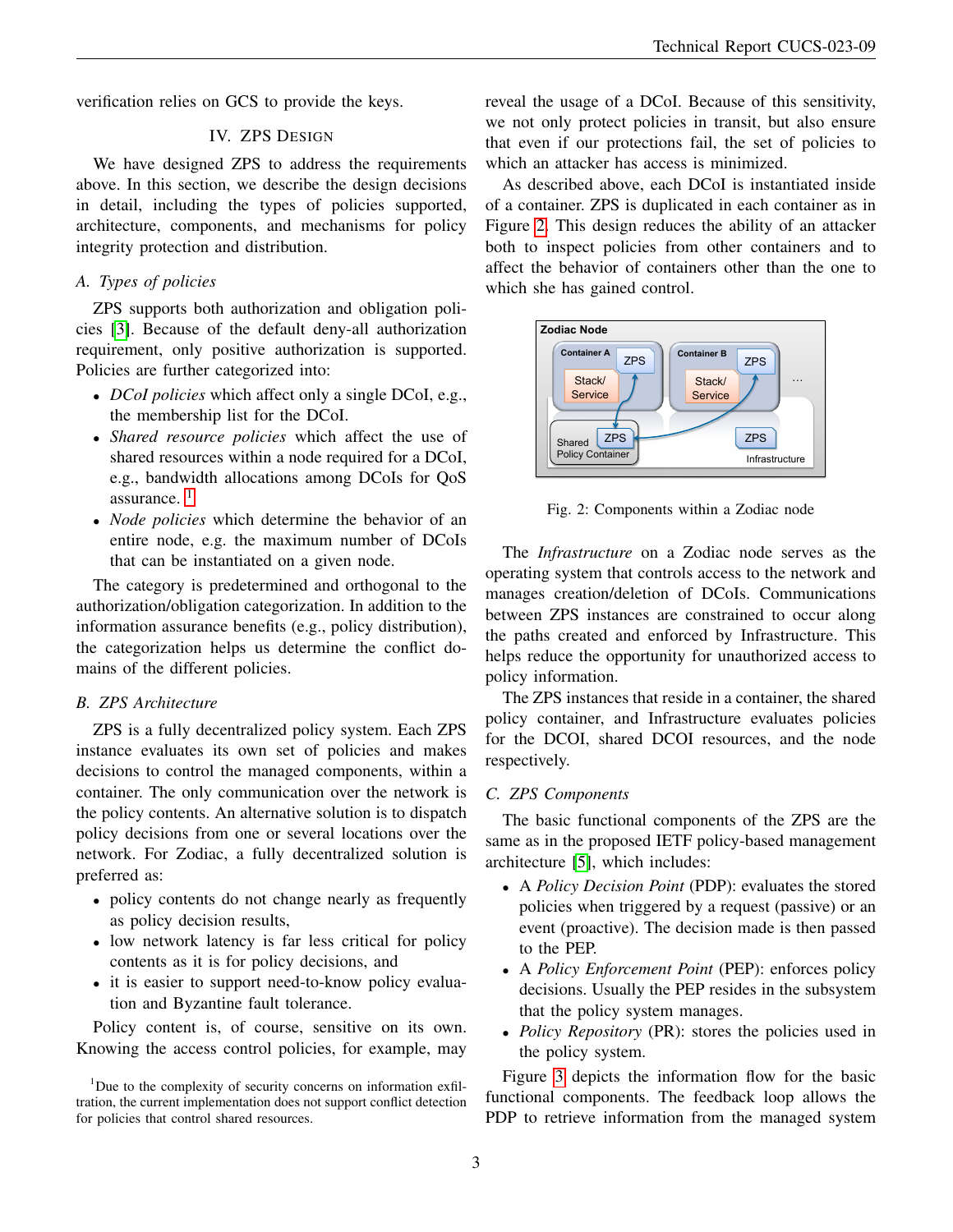when evaluating policies and automate behaviors of the managed system; though not part of the IETF-proposed architecture, it is commonly used, particularly with obligation policies.



<span id="page-3-0"></span>Fig. 3: A general-purpose policy-based management system with feedback

ZPS adopts this general architecture with three additional components:

- A *Policy User Interface* (PUI) allows policy authorities (administrators) to create and modify policies. In a military deployment, the PUI is enabled only on specific nodes determined by the mission.
- A *Conflict Detection Point* (CDP) detects conflicts between a newly created or modified policy against the exiting set of stored policies.
- A *Policy Distribution Interface* (PDI) is used to securely distribute and receive policies over the network.

Figure [4](#page-3-1) shows the ZPS components and their relationships with other Zodiac subsystems within a container. The *policy management components* (collectivly is the ZPS) contain the logic to control the *policy-managed components* (Zodiac stack and services). Each policymanaged components implements the PEP that enforces the operations imported by the ZPS. These operations were carefully determined in the Countermeasure Characterizations (CMC) analysis [\[8\]](#page-7-7).

The PDP manages the Zodiac system by reacting to requests and events from other subsystems, evaluating matching policies and directly invoking PEP operations. The requests include authorization and configuration requests. Services that started later than the ZPS can acquire its settings via a configuration requestion. Additional meta-information are used for ZPS for conflict detection which is described in Section [V.](#page-4-0)

Events are defined to provide situation awareness for the Zodiac system. They serve as feedback information

to the PDP. The usage of the events needs to be carefully designed. Carelessly designed events can cause system instability. For example, if an event causes the system to publish the same event, the system will be trapped in a endless loop. Currently ZPS only recognizes the event that identifies the current information operations conditions (INFOCON). We specify obligation policies to apply different communication mechanism for the DCoI based on different INFOCON level.



<span id="page-3-1"></span>Fig. 4: ZPS components within a container

Policies are inputed into ZPS from either the PUI or PDI and are stored in the Policy Repository after the Policy Deconfliction Component ensures that the policies are conflict-free.

# *D. Policy Signing and Revocation*

An attacker could subvert the system by providing her own policy to facilitate an attack if ZPS accepts policy from any source. Therefore ZPS should be able to identify and trust the author of each policy. ZPS also needs to support over-the-air policy updates by the commanders and their delegates in the field.

In order to protect policy integrity and authenticate the policy author, all Zodiac policies are signed directly or indirectly by trusted entities. We assume that the trusted entity creates policies that follow the operational intent. Nevertheless, some operator errors are prevented by policy conflict detection.

In the PDP engine, an implicit condition for matching policies is the validity of the policy signature. The validity of both the signature and the signer's privilege is verified upon each policy request since trusted entities may change over time (due to change of roles for adversary action, e.g., node capture). The former check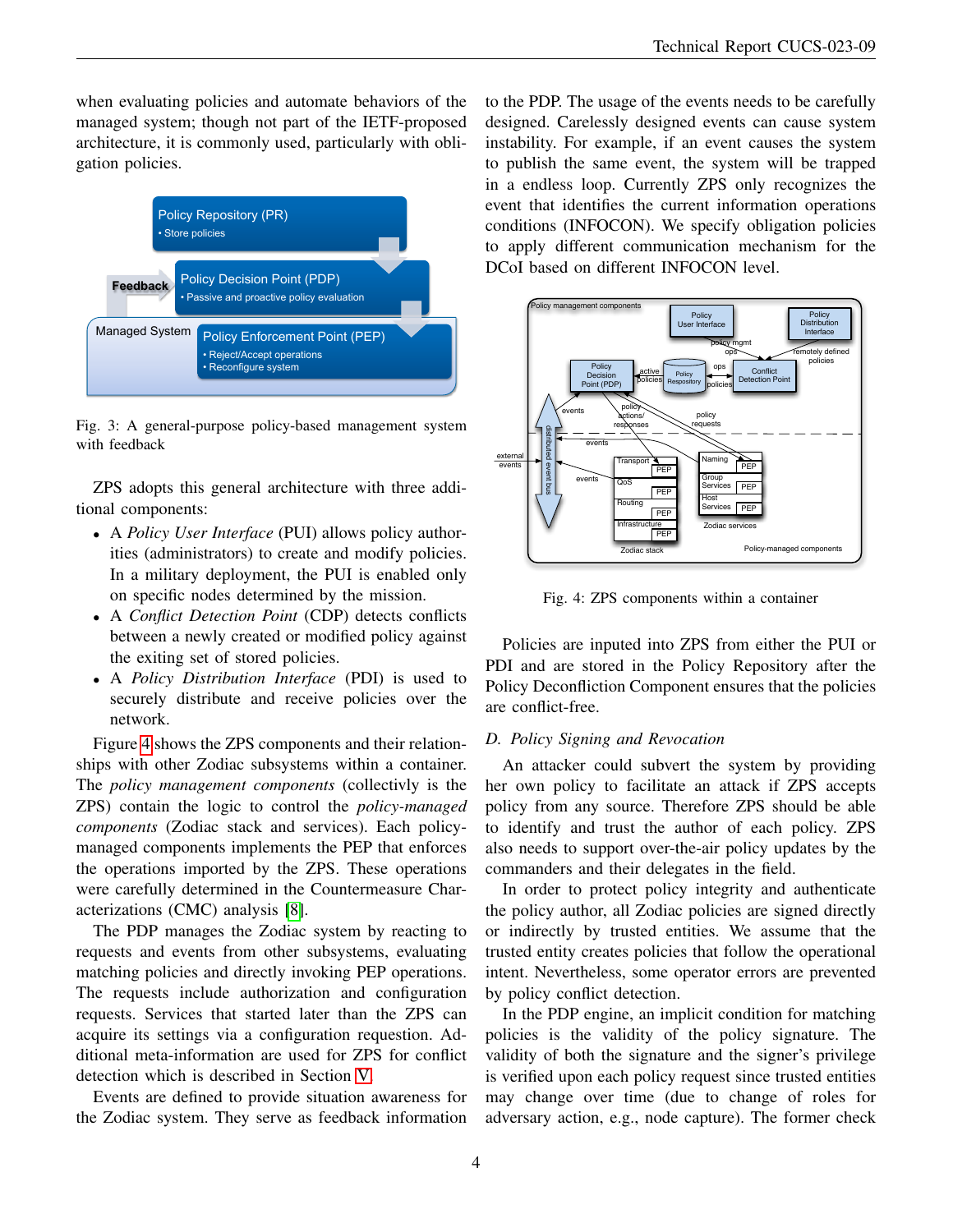relies on the existing encoding algorithms, and the latter check is implemented using a certificate revocation list [\[9\]](#page-7-8). ZPS relies on GCS to perform these operations as part of its responsibility for all the cryptographic and key management in Zodiac.

For a system with a significant number of policies, verifying the policy signature for each policy upon each request may not be efficient. The policy evaluation performance may be optimized by removing policies with invalid signatures before storing the policy or upon revoking a certificate.

# *E. Policy Distribution*

After initial network deployment, administrators may need to create a new policy or modify/remove an existing one. A modified policy set then needs to be distributed to all nodes belonging to the same DCoI. Since MANET connectivity can be unstable, the distribution mechanism should be able to handle intermittent connections.

When a node is temporarily out of reach, that node should obtain the modified policy set when connectivity is resumed. ZPS uses the reliable transport services provided by Zodiac to ensure that a policy set is correctly delivered once it is determined that distribution is required.

Since ZPS manages Zodiac based on the policy contents, the policy set for a DCoI needs to be consistently duplicated among all DCoI members. Thus, policy distribution needs to be integrated with the group membership maintenance, i.e., GCS. When a node joins a DCoI, GCS notifies ZPS to distribute the policy set to the new node after a successful security protocol exchange. When a node leaves the DCoI, the ZPS in that node will remove all policies as the container is also destroyed. The security protocol is described in [\[10\]](#page-7-9).

During the lifetime of a DCoI, policy updates are distributed via multicast to all members with simple synchronization mechanisms for tolerating unstable network connectivity. In a future implementation, we also plan to re-key when policy distribution occurs. In order to get the new key, a node must have a copy of the current policy set. In current implementation, Zodiac statically positions policies with the correct signatures.

# V. IMPLEMENTATION

<span id="page-4-0"></span>In this section, we discuss the ZPS policy language, implementation of the policies in Zodiac and the specific policy structure that the language entails. We also describe policy evaluation, detection of policy conflicts and the subsequent deconfliction steps.

# *A. Policy Language Selection*

The policy definition syntax aims to satisfy the requirements in Section [II.](#page-0-0) We adopted an existing policy language and extended it to suit the needs of ZODAIC as opposed to developing a new policy language from scratch because an existing languages could be leveraged to meet our requirements. This approach gave us a head start on higher-level design issues.

Three existing policy language that we considered are Keynote [\[2\]](#page-7-1), Ponder1 [\[3\]](#page-7-2) and XACML [\[1\]](#page-7-0). Although all three provided the basic functionality for the policy subsystem modulo some extensions, we considered Keynote the best fit, based on the following considerations.

To address the dynamic nature of ZODAIC DCoIs, policy syntax usability is an important design criterion. Specifically, policies should have a format intuitive for a human operator under stressful conditions. The syntax and the representation of policies in XACML is quite verbose in plain text and is not designed for human reading or transmission over limited bandwidth. Defining an abstract XML syntax incorporated with XSLT can simplify the language; compressing the plain text can reduce the required bandwidth. However, this also implies additional computing power required for policy evaluation and distribution. This does not fit either the usability requirement or the low resource consumption requirement.

The policy syntax of both Keynote<sup>[\[11\]](#page-7-10)</sup> and Ponder1 is quite intuitive. Additionally, the code size of the Keynote PDP is comparatively small [\[12\]](#page-7-11) and has low memory and CPU requirements.

Another important consideration in the ZPS design that we want to be able to verify the integrity of policies and their authorized issuers and thus prevent any injection of faulty policies that can corrupt the behavior of the managed system. Therefore we require that all policies are signed. Although signing can be done independently of the policy syntax and verification can be done outside the evaluation process, a better approach is to incorporate the signatures as part of the policy syntax and make verification inseparable from the evaluation. While Ponder1 does not facilitate policy signatures in its syntax, Keynote allows policies to be signed by their issuer and enforces signature verification at evaluation time.

Following the above reasoning, we chose Keynote as a base for the ZPS implementation. It offers an evaluation environment where the default state is denial and policies specify the authorizations and actions allowed in the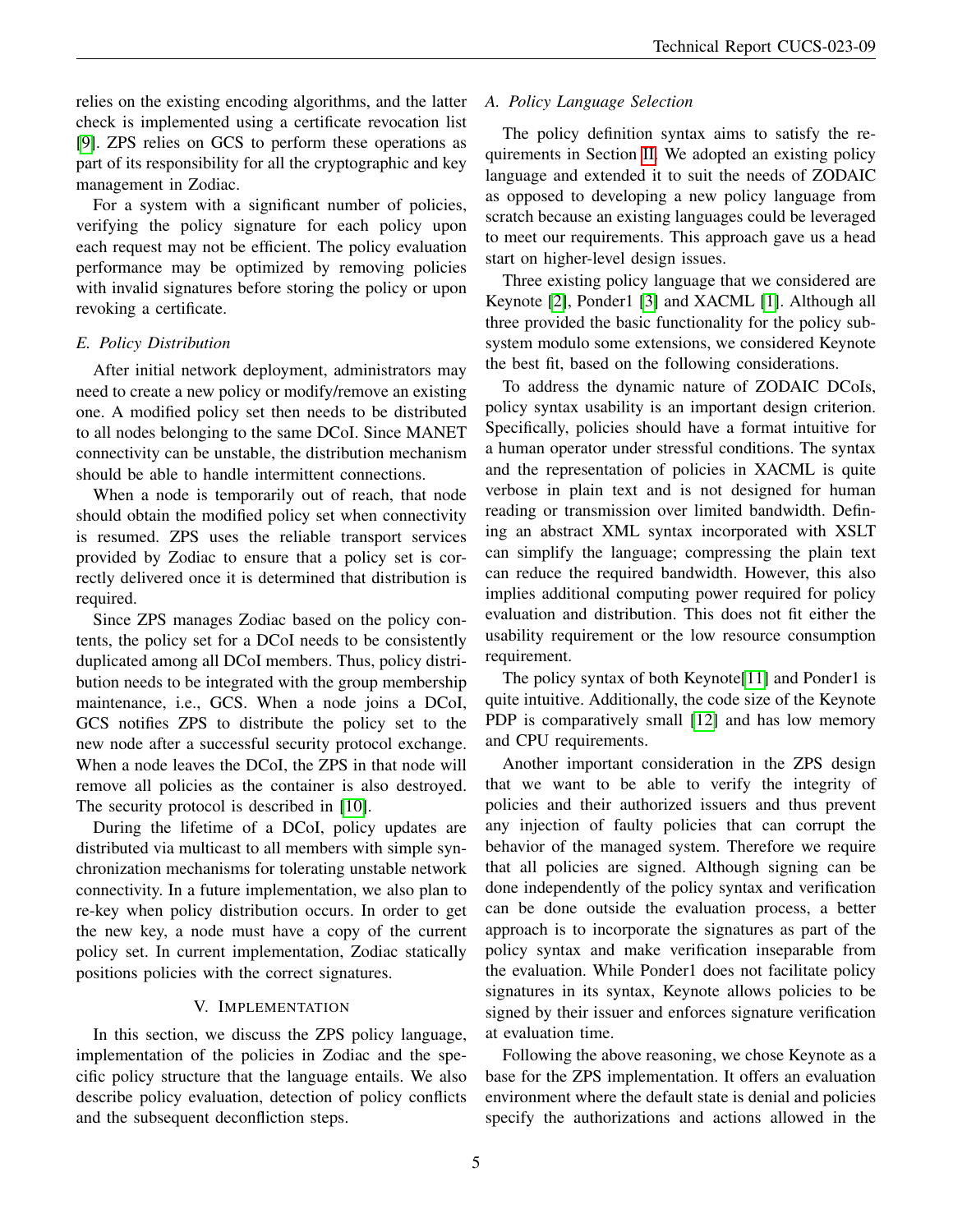system. We extended Keynote to allow specification of obligation policies. Based on occurrence of particular events, policy evaluation returns corresponding multidimensional vectors containing specifications for configuration parameter changes or actions that need to be executed by PEPs.

Listing [1](#page-5-0) is an example of an authorization policy in Keynote. The authorizer's public key has the privilege to create policies for GCS; the corresponding signature is given at line 12. The "Conditions:" label (lines 8- 11) states that node identified as from "blue track" and belonging to "group A, B, or C" is allowed to join the DCoI named "Chat." I.e., when the authorization request presents attributes that match the condition listed before  $\rightarrow$ , the response to this request is "true."

Listing 1: An authorization policy

```
KevNote-Version: 2 1
Comment: Join policy for Chat DCoI<br>Authorizer: GSKEY
A u t h o r i z e r : GSKEY 3
L ocal−c o n s t a n t s : GSKEY = " r s a−b a s e 6 4 : MEgCQQCzLyQcAxiREa74XwuG\
                         7nU9YiAvICDew6GzeW8D2sAZvlvld8kol\ 5
                         xrPvOTODOHNinVmE 90 tg8bPYqrQqwEgj\
                         761jAgMBAAE="
Conditions: (DCOI == "Chat") \&&(group == "A" || group == "B" || group == "C") && 9<br>(track == "blue") &&<br>(request == "join") -> "true"; 11
Signature: "sig-rsa-md5-base64:DT24V+XKt/hcQ1oerIjFBJTl6QNES\
            +XgRDzE00vx2/LGM4ZC8RCGS34zw60nW\ 13
                         WgSP3alGkv1Kuse+y/Y/UiMfA=="
```
Original Keynote supports only authorization policies; we extended the implementation to support obligation polices. An example is shown in Listing [2.](#page-5-1) Following the same structure as that for the authorization policies, the condition on the left of  $\rightarrow$  denotes the attribute matching (lines 7 and 9); the list on the right describes enforcement of specific settings in this container.

When the alert level is "ALPHA," use the settings for routing described in line 8; when the alert level is "BRAVO," use the settings for routing described in line 10. The attributes in lines 8 and 10 are implicit in the order of: dispersity degree, dispersity level, multicast type, routing within DCoI only, flooding degree, and maximum TTL.

Listing 2: An obligation policy

<span id="page-5-1"></span>

| KeyNote-Version: 2                                                   |                |
|----------------------------------------------------------------------|----------------|
| Comment: Routing policies for responding to different system status  | $\overline{2}$ |
| Authorizer: GSKEY                                                    |                |
| $Local-constants: GSKEY = "rsa-base64 : MEgCOOCzLyQcAxiREa74XwuG7\$  | 4              |
| nU9YiAvICDew6GzeW8D2sAZvlvld8kolxrPv\                                |                |
| OTODOHNinVmE90tg8bPYqrQqwEgj61jAgMBAAE="                             | 6              |
| Conditions: (app domain $==$ "routing") & (alert level $==$ "ALPHA") |                |
| $\Rightarrow$ ["1"; "0"; "flood"; "flood"; "yes"; "0"; "16"];        | 8              |
| (app domain $==$ "routing") & (alert level $==$ "BRAVO")             |                |
| $\Rightarrow$ ["3"; "2"; "flood"; "flood"; "yes"; "1"; "32"];        | 10             |
| Signature: " $sig-rsa$ -md5-base64: VEciojrcxNvWPRdGj5tXxd0t3+SR2\   |                |
| FvuhagloHb3g3fUzWwCPBB/EwG3P/xzxSxTrvhf6/hYD9spzo\                   | 12             |
| $4$ /PbJFGw=="                                                       |                |
|                                                                      |                |

Though the Keynote language supports any combination of conditions, a potential security concern is using the negate operation (syntactically, the exclamation character '!') in the condition. This is because ZPS policies are permissive policies, that is, policies specify only the outcome or the operations that are permitted. Unexpected outcomes and declined operations are simply not mentioned in the policies. To illustrate this concern, we change the condition in the policy of Listing [3;](#page-5-2) specifically, the condition for track is changed to "not purple." In a system with only "blue" and "purple" tracks, the change makes no difference. However, when a new track, say "red", is introduced to the system, the policy implicitly permits both the "red" and "blue" tracks to join the DCOI, which is potentially undesirable.

Listing 3: Example of negate condition

<span id="page-5-2"></span>

| .        |                                                               |  |
|----------|---------------------------------------------------------------|--|
|          | Conditions: $(DCOI == "Chat") &$                              |  |
|          |                                                               |  |
|          | $(\text{track} := \text{"purple"}\) \&\&\$                    |  |
|          | $(\text{request} == \text{"join"}) \Rightarrow \text{"true"}$ |  |
| $\cdots$ |                                                               |  |

Though we make negative conditions in Keynote a sytax error, from a usability perspective, a better UI can assist the user by reverting the negative condition to a possitive set when editing a policy.

# *B. Policy Conflicts*

Although we generally expect that policies are specified in a consistent manner, in a complex system where multiple operators can modify policies at runtime, conflicting policies may be distributed and cause a undesirable system behavior. As discussed in [\[13\]](#page-7-12) and [\[14\]](#page-7-13), there may be various sources of conflicts for policies. We analyze what type of conflicts may occur for ZPS and how they may be resolved.

The first important point when considering policy conflicts in Zodiac is that we are dealing only with positive authorization policies. This alone eliminates some types of conflicts that occur between negative and positive authorization policies [\[13\]](#page-7-12). However, this does not resolve all possible conflicts.

The simplest type of conflict for ZPS is having different policy decisions for the same attribute in different policies (syntax-level conflict). This can result from policy definitions and/or updates coming from different sources.

Another potential conflict type that goes beyond the syntax is the use of overlapping attribute domains, es-12 pecially for authorization policies. The attributes used in policies may be based on different characteristics such as organizational divisions, roles, and common attributes. These attributes provides the policy author a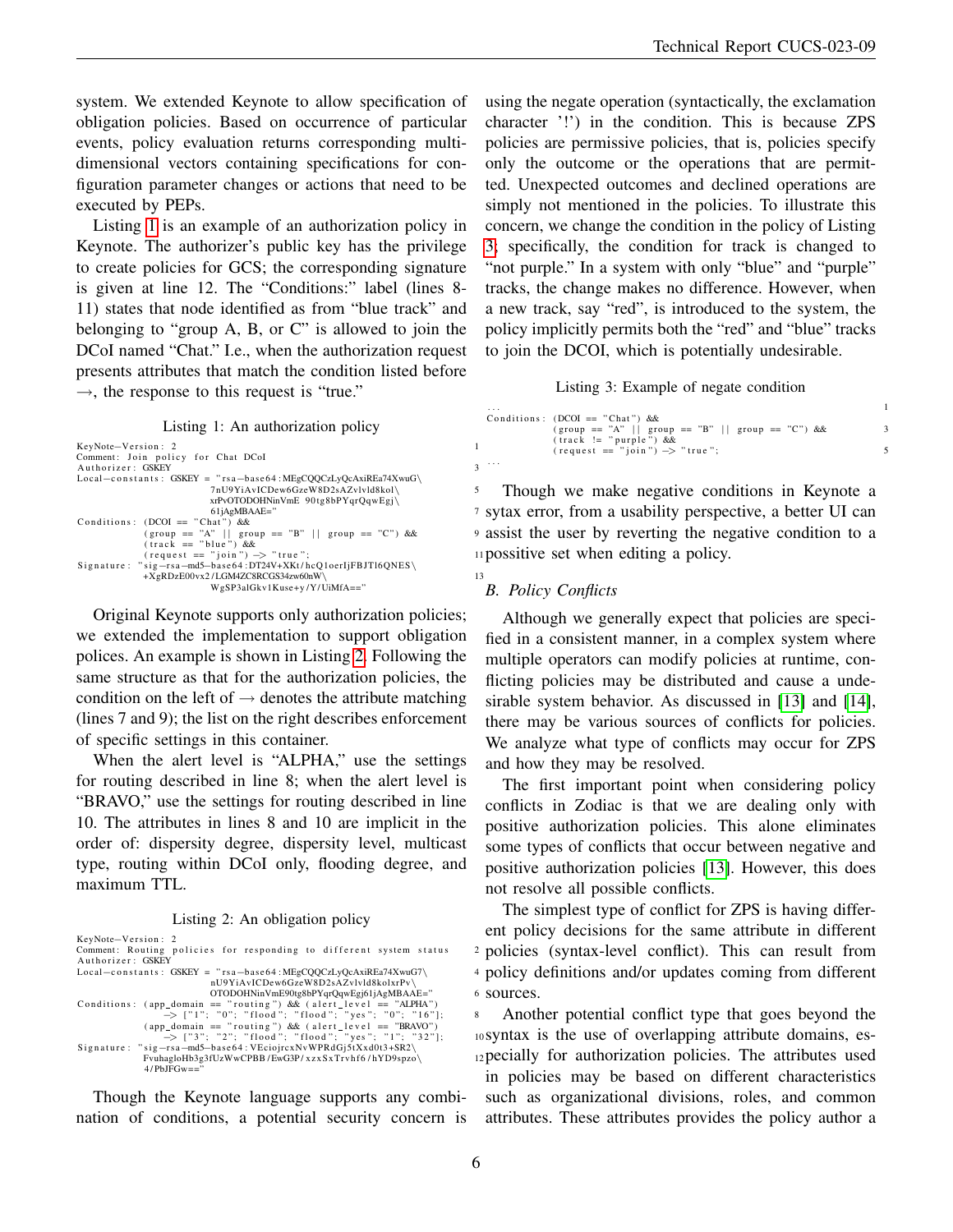convenient and flexible language set to define policies and improves usability. However, conflicts occur when different attributes refer to the same context.



<span id="page-6-1"></span>Fig. 5: Organization Example for Meta Policy

For example, two policies are given for a company which has two units and several departments in each unit. Figure [5](#page-6-1) illustrates the unit and department relationship. The first policy states that unit A is allowed to access only floors in building B, and the second states that department Y is allowed to access floor 3 of any building. Department Y is in unit A. This type of conflict (overlapping domains) can be detected when the PBMS has the knowledge of the organizational structure and building/floor containment (attribute relationships), as discussed in [\[13\]](#page-7-12). The relationships between the attributes are considered as meta-policies in ZPS implemenation.

The Keynote policy condition syntax is DNF, which, when parsed is represented as parse trees. The internal nodes of the tree include logic (AND, OR) and assignment operators  $(==, <, etc.)$  The leaf nodes are condition variables and their values as shown in Figure [6.](#page-6-2) Syntax level conflicts can be detected by looking at the subtrees rooted at AND nodes and detecting conflicting assignments of the same variables (marked with ellipses).

In the case of overlapping domain conflicts, the domain structure can be represented with a similar DNF parse tree that has as its AND subtrees any maximal combination of overlapping domains. Searching for intersections of size at least two between the AND subtrees of the policy parse tree and the domain structure tree, we can detect conflicts arising from overlapping domains.

The policies in ZPS specify actions allowed in the managed system under certain conditions or the configuration parameters for the system. However, some combinations of conditions and/or parameter values may not be allowed because they do not conform to the desired behavior of ZODAIC components. Examples



<span id="page-6-2"></span>Fig. 6: Policy condition parse tree

include: specification of zero bandwidth allocation to a service and, at the same time, permission for traffic generation; or setting a flooding degree for routing to 7 for a DCoI that has only 6 potential members. We call these incompatible combinations of conditions and parameters policy interdependencies for the ZPS. They represent a conflict both when they exist in the same policy and when they are defined across policies with overlapping domains. Here we can represent again the combination of conflicting parameter assignment with parse trees and look for an overlap between them the domain trees and the policy trees as a method of conflict detection.

## *C. Other issues*

Zodiac system requires deny by default. But some operations, e.g. bootstrap, needs to be permit by default and denied afterwards. These specific operations are not part of the general policy system.

## VI. CONCLUSION AND FUTURE WORK

<span id="page-6-0"></span>A high-security MANET poses several new challenges for the design of its PBMS. First, strict enforcement of communication restrictions necessitates a highly decentralized network management, even within a node, with a PBMS instance for each DCoI, shared resources and secure infrastructure. This in turn, creates more pressure on the resource consumption of a given instance, as node resources are typically scarce. Secondly, high security requires explicit protection of policy integrity in transit, authentication of policy creators and authorization before a policy is enforced. Thirdly, policies must be made available to the PBMS instances in a timely manner to ensure enforcement. Given the dynamic nature of DCoI creation and the intermittent connectivity in MANETs, this requires appropriate policy distribution mechanisms.